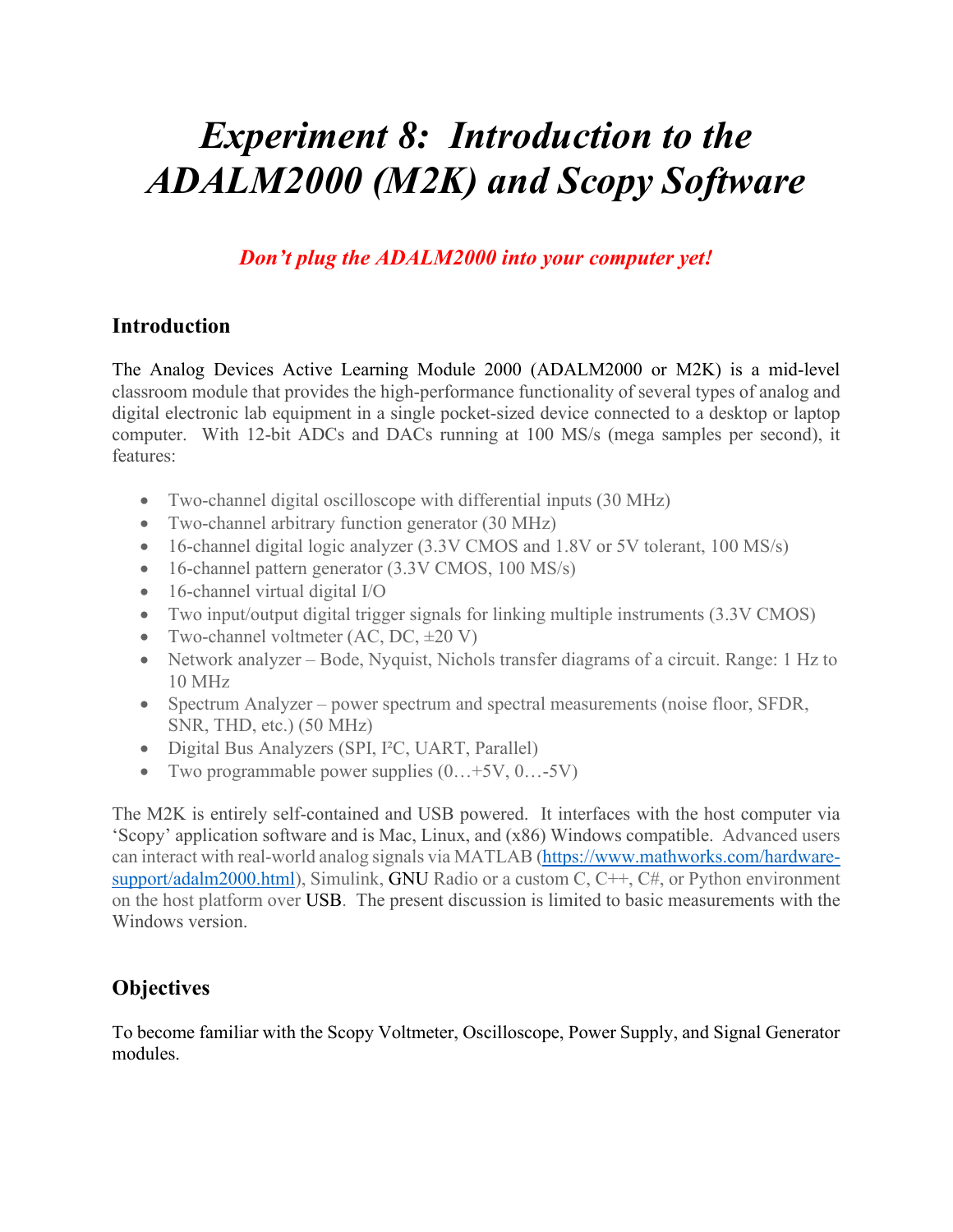#### **Equipment You'll Need for this Experiment**

- 1. ADALM2000 with Analog Probe Set and USB Cable
- 2. Computer with USB port, M2K driver and Scopy software
- 3. Breadboard
- 4. Wires
- 5. Two 6-pin headers
- 6. 9 V battery
- 7. 9 V Battery Clip
- 8. 100 Ω Resistor
- 9. 1 kΩ Resistor

## **Preliminary Theoretical Analysis**

For the voltage divider circuit shown, determine the relationship between  $V_1$  and  $V_S$  and the relationship between **V2** and **VS**.



*Figure 0: Schematic Diagram of the Voltage Divider.*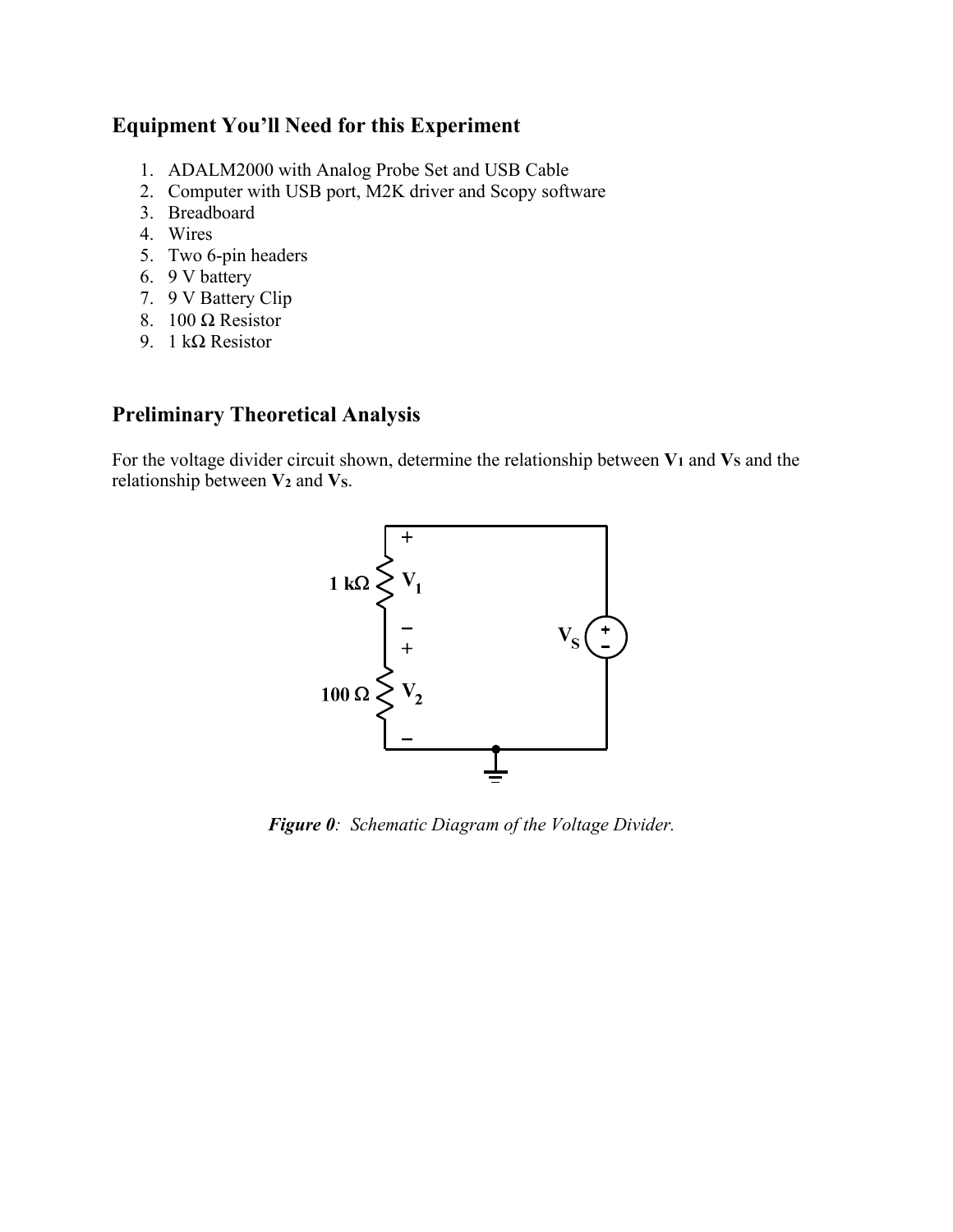### **Initial Setup and Software Installation**

There are two sets of probes provided for connecting the M2K to your experimental circuit. One has 10 wires that are used for analog applications and measurements; the other has 20 wires that are used for digital projects. Note that their plugs are keyed so that one cannot accidentally insert them into the wrong place or upside down. The analog group plugs into the left-hand side of the connector in the bottom edge of the M2K, and the digital group plugs into the right side. We will need only the analog group for this experiment, so it is not necessary to connect the digital group. Full insertion of the plug into the socket requires a strong push; it's a tight fit (unlikely to accidentally fall out in the middle of a project). Install that set of probes now.



*Figure 1: Installing the measurement probes.* 

Use of the M2K requires driver software to make Windows recognize it properly and additional application software to provide the various instrumentation functions. To install the USB driver software, go to [https://github.com/analogdevicesinc/plutosdr-m2k-drivers-win/releases/tag/v0.7,](https://github.com/analogdevicesinc/plutosdr-m2k-drivers-win/releases/tag/v0.7) download the file [PlutoSDR-M2k-USB-Drivers.exe,](https://github.com/analogdevicesinc/plutosdr-m2k-drivers-win/releases/download/v0.7/PlutoSDR-M2k-USB-Drivers.exe) and run it. Accept the license agreement and use the defaults for all other installation options.

Your computer is now ready for you to connect the ADALM2000 to a USB port. To do so, plug the small end of the USB cable (micro USB) into the matching port on the ADALM2000. (The port is in the middle of the top edge of the module. DO NOT plug the cable into the power port which is on the same end, and looks similar.)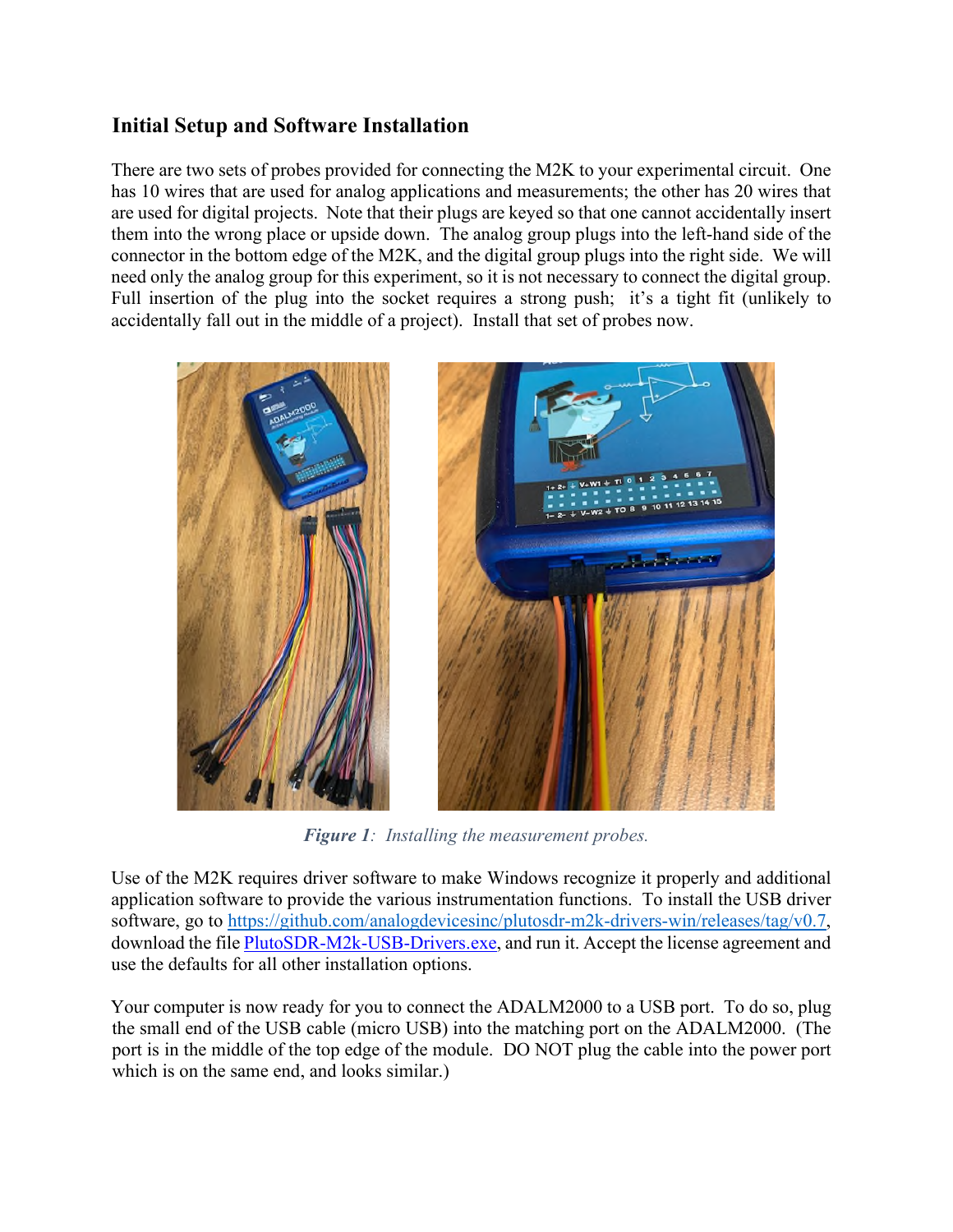

*Figure 2: Connecting the USB cable to the M2K.* 

Next, plug the large end of the USB cable into a USB 2.0 port on your computer. (The port •IJ is often labeled with the symbol shown at right.) Your computer should recognize the device and play a short "jingle" when it has done so. The blue "Ready" light should now be constantly on, and "LED1" should be flashing.

Now go to [https://github.com/analogdevicesinc/scopy/releases/tag/v1.2.0,](https://github.com/analogdevicesinc/scopy/releases/tag/v1.2.0) download the file [scopy-v1.2.0-Windows-setup.exe,](https://github.com/analogdevicesinc/scopy/releases/download/v1.2.0/scopy-v1.2.0-Windows-setup.exe) and run it to install the Scopy software. Accept the license agreement and use the defaults for all other installation options. You will be asked to restart your computer when installation is complete. When the computer boots back up, a new "Scopy" icon should be on your desktop. (See the image at right.).



# *Now you're ready to go!*



*If you ever need to disconnect the ADALM2000, be sure to "Eject" it. DO NOT just unplug it; irreparable damage can be caused by such careless handling.*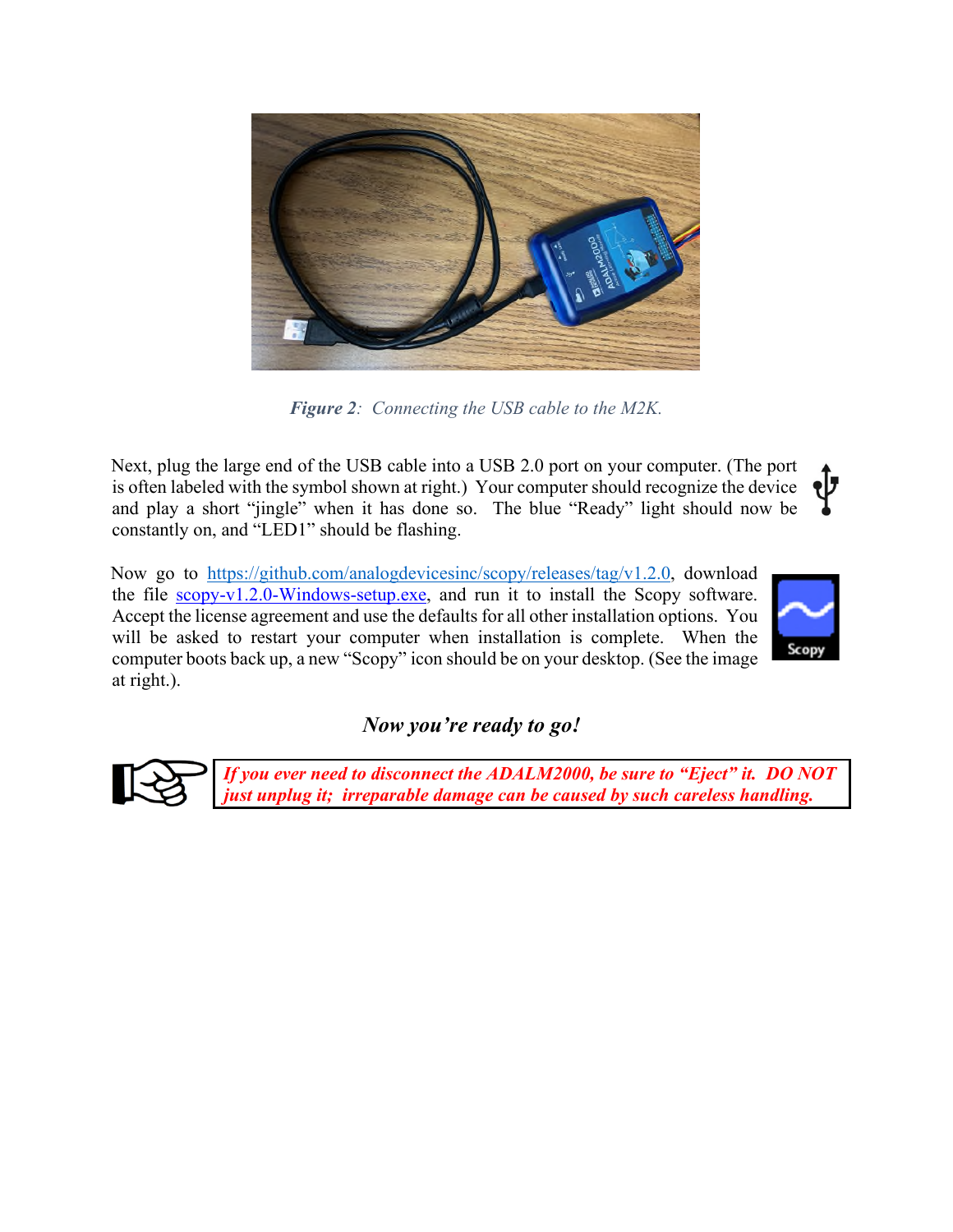#### **Startup**

Double-click on the Scopy icon and you'll see the startup screen shown below:



*Figure 3: Scopy Startup Screen.* 

Left-click on the M2K icon, and the screen changes to:

| Scopy - v1.2.0 - v1.2.0                    |                                                                             |                                                                                                             |                                                                                      |           | $\Box$                                           | $\times$ |
|--------------------------------------------|-----------------------------------------------------------------------------|-------------------------------------------------------------------------------------------------------------|--------------------------------------------------------------------------------------|-----------|--------------------------------------------------|----------|
| $\equiv$ SCOPY                             |                                                                             |                                                                                                             | BANALOG                                                                              |           |                                                  |          |
| △ Home                                     |                                                                             |                                                                                                             |                                                                                      |           |                                                  |          |
| flf Osciloscope                            | M2K                                                                         |                                                                                                             |                                                                                      |           |                                                  |          |
| alls Spectrum Analyzer                     | ×<br><b>DIANASS</b><br><b>ADALM2000</b>                                     |                                                                                                             |                                                                                      |           |                                                  |          |
| Network Analyzer                           | $+$<br><b>SERVICE DESCRIPTION</b>                                           |                                                                                                             |                                                                                      |           |                                                  |          |
| 1/ Signal Generator                        | usb:1.5.5                                                                   |                                                                                                             |                                                                                      |           |                                                  |          |
| C Logic Analyzer                           | Connect                                                                     | <b>Identify</b>                                                                                             | Forget device                                                                        | Calibrate | $\left\langle \cdot \right\rangle$ $\rightarrow$ |          |
| □ Pattern Generator                        | Always disconnect analog inputs/outputs before calibration<br>Not connected |                                                                                                             |                                                                                      |           |                                                  |          |
| O Digital IO                               | Firmware version<br>IIO version                                             | v0.25<br>0.18                                                                                               |                                                                                      |           |                                                  |          |
| voltmeter                                  | Linux<br>Model                                                              | Analog Devices M2k Rev.D (Z7010)                                                                            | Linux (none) 4.14.0-gbfb0c427ad77 #1 SMP PREEMPT Mon Nov 11 20:15:47 CET 2019 armv7l |           |                                                  |          |
| C Power Supply                             | Product name<br>Serial<br>Vendor<br>uri<br>ushlibusb                        | M2k (ADALM-2000)<br>1044739659930001110022008b3e299b52<br>Analog Devices Inc.<br>ustb:1.5.5<br>1.0.21.11156 |                                                                                      |           |                                                  |          |
| Load La<br>La Save<br>Preferences<br>NALOG |                                                                             | 10                                                                                                          | STATISTICS.<br>40.                                                                   |           |                                                  |          |

*Figure 4: Ready to make the connection to the computer.*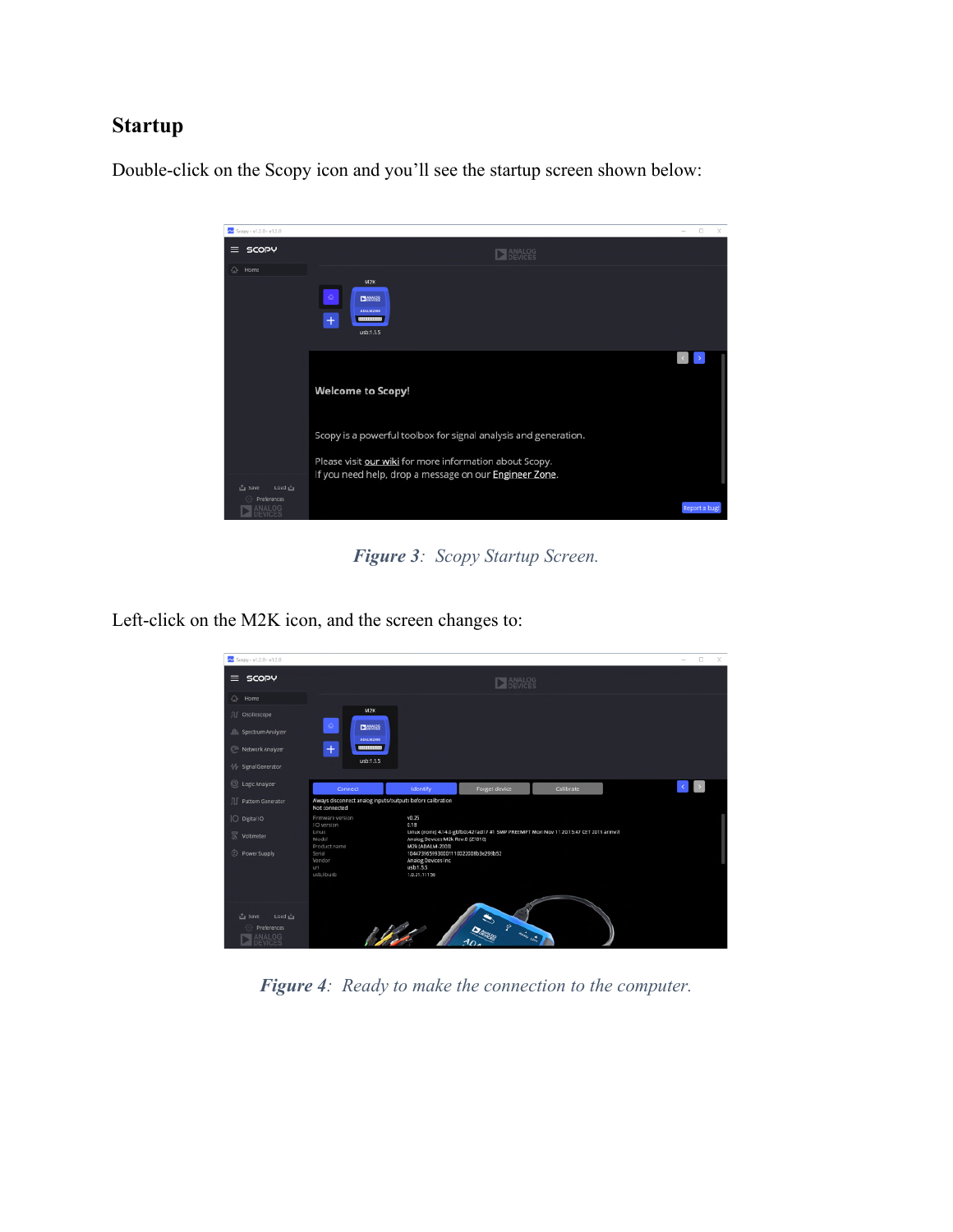Now click on the Connect button to make the software recognize the M2K. The words "Connecting…" and "Calibrating…" will be displayed on that button while recognition is taking place. When done, the display changes to the following:



*Figure 5: All set up and ready to go.* 

Now you're ready to begin using the instruments. Note the menu list on the left-hand side of the window – nine different lab instruments are listed there.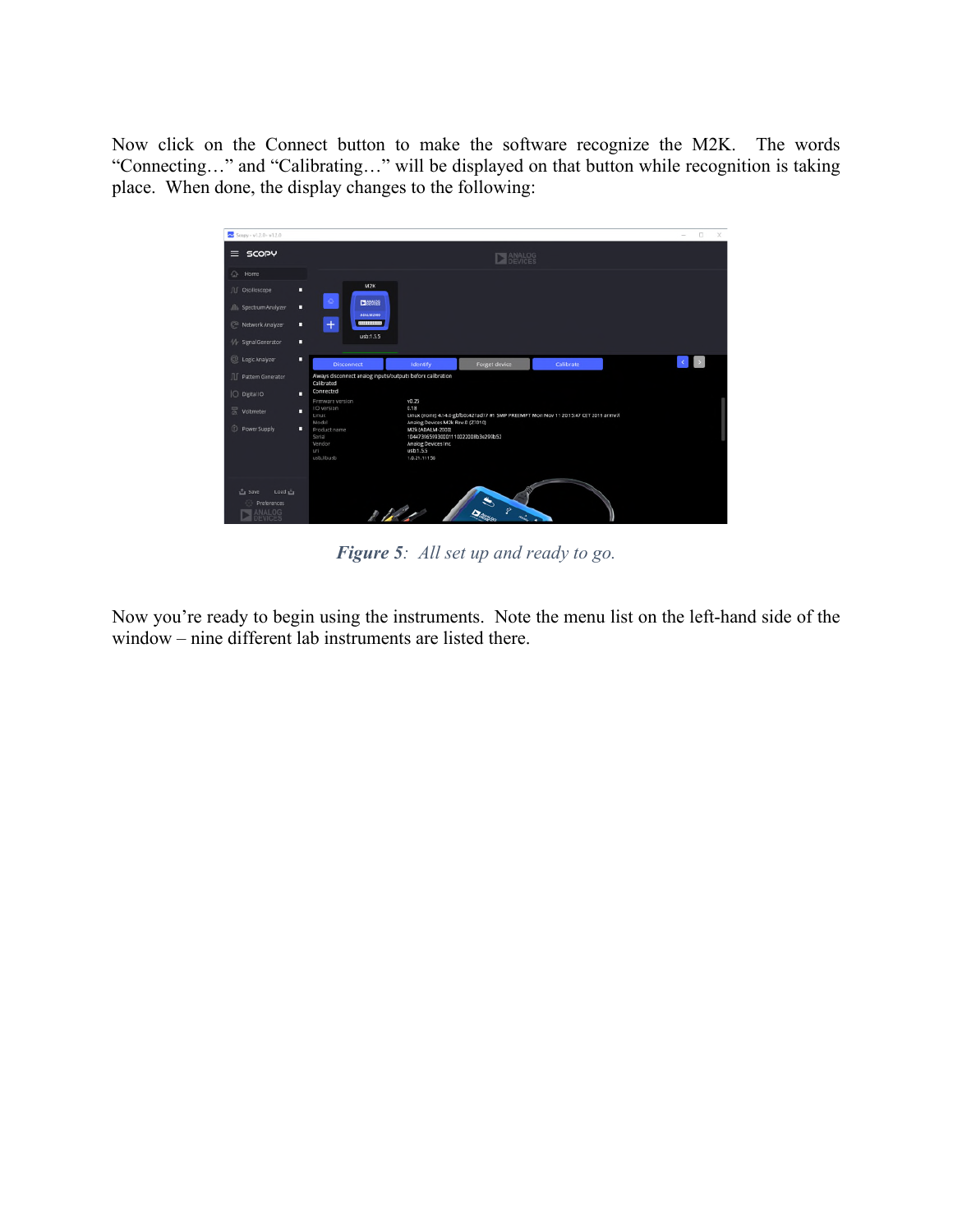# **The Scopy Voltmeter**

Left-click on the Voltmeter button in the instrument menu to display the voltmeter panel on the screen.



*Figure 6: The Scopy Voltmeter.* 

The Scopy voltmeter has two sets of probes, one pair labeled **1+** and **1–** , and the other labeled **2+**  and **2–**, that can be used to measure voltages within a circuit. A brief introduction can be found at [https://wiki.analog.com/university/tools/m2k/scopy/voltmeter.](https://wiki.analog.com/university/tools/m2k/scopy/voltmeter)

Let's begin by building a simple voltage divider and taking some voltage measurements to confirm its operation. First, connect the **1–** probe to the negative power rail of your breadboard and the **1+**  probe to the positive rail. To do this, insert a six-pin header into the breadboard as shown in Figure 8. Make sure it is seated firmly into the breadboard. In this example, the header is inserted into breadboard hole locations E1 through E6.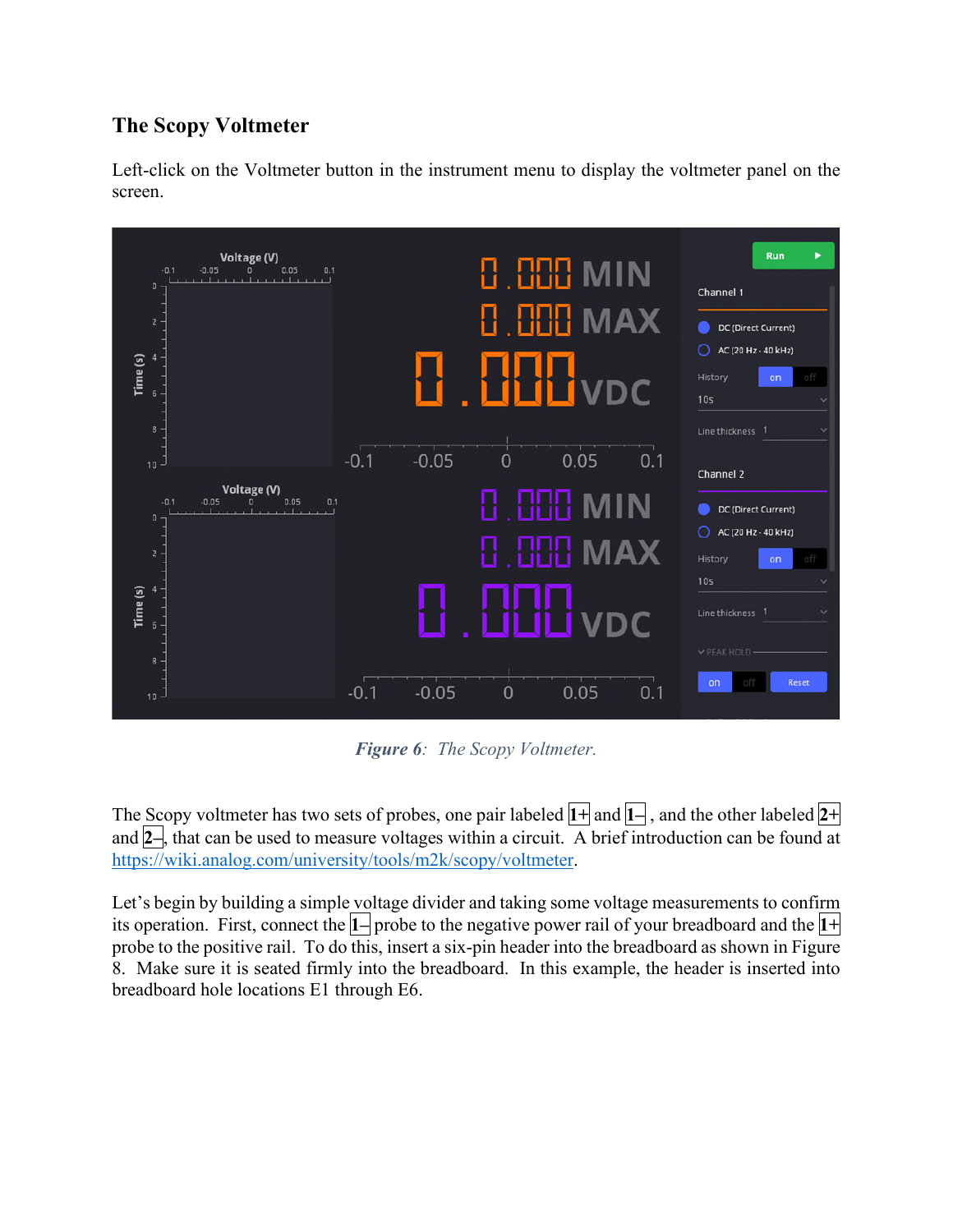

*Figure 7: Six-Pin Header.* 

Connect the orange **1+** wire to E1 and the orange/white **1–** wire to E2. Use a short red wire from your parts kit to jump from D1 to the red power rail and a black wire to jump from D2 to the black power rail. *Do not attach your battery to the power rails yet.*



*Figure 8: Using header pins to connect Channel 1 to the battery.* 

In Scopy, choose the voltmeter function on the left-side toolbar. Select  $\begin{bmatrix} \mathbb{R}^{n} & \mathbb{R}^n \\ \mathbb{R}^{n} & \mathbb{R}^n \end{bmatrix}$  to enable the voltmeter. Carefully check your connections and then attach the battery to the power rail. If the voltmeter does not immediately report a value in the range from 8-10 volts, you should disconnect power and search for an error in your construction.

**Troubleshooting**: A voltage less than 1 volt is likely a short circuit - a direct connection between the two terminals of your battery - and will drain your battery rather quickly. A voltage between 7 and 8.5 volts is likely an indication that your battery has already expended much of its energy, likely due to being left plugged in for a long period of time or having been shorted during previous experiments. Other values may require more investigation. Detect any problems and correct them.

**Question 1:** Record your voltage reading.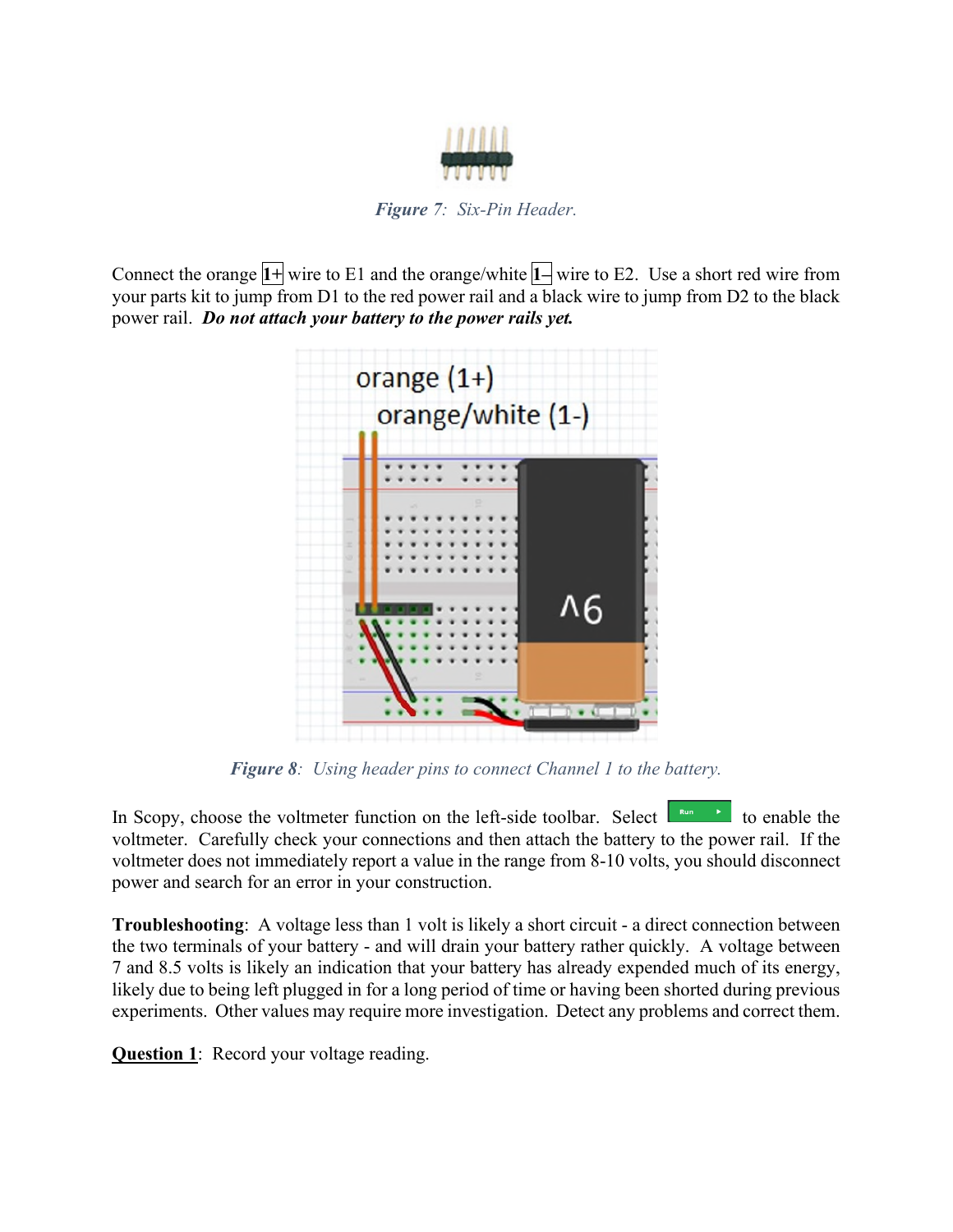#### **The Scopy Oscilloscope**

You may have noticed that the Scopy voltmeter not only displayed the voltage of your device, but also presented a brief time history of those voltage values. This is not typical of a low-cost handheld multimeter, but comes about here as a convenience of having a more-sophisticated device (a computer) involved. However, plotting time-vs-voltage is typically the task performed by an oscilloscope. Scopy has an oscilloscope tool that we'll investigate next.

With your battery still connected, click on the  $\mathbb{R}^{\mathbb{C}}$  oscilloscope **button** and then press the button.



*Figure 9: The Scopy Oscilloscope.* 

The voltmeter will cease to operate as you have moved control of voltage measurements over to the oscilloscope. Channel 1 of the oscilloscope will be displaying the voltage of your battery vs. time. To see this better, you can disconnect the positive side of your battery from the power rail and then reconnect it while watching the display. You should see the voltage fall to zero and then return.

Read the General section of [https://wiki.analog.com/university/tools/m2k/scopy/oscilloscope,](https://wiki.analog.com/university/tools/m2k/scopy/oscilloscope) but stop there (unless you want a challenge). We will cover much of the latter material later.

Change the Time Base (Figure 10) by pressing the "+" button until it reads 200 ms per time division. Now, press the  $\frac{\text{single } \times \text{pi}}{\text{option}}$  option (single sweep) and you will have  $(200 \text{ ms/time division}) \times (16 \text{ time divisions total screen width}) = (3.2 \text{ s total screen width})$  of data displayed on the screen at a time. Each time your scope has collected 3.2 seconds of data, it will display (or plot) that data on the oscilloscope screen. Rapidly disconnect and re-connect the red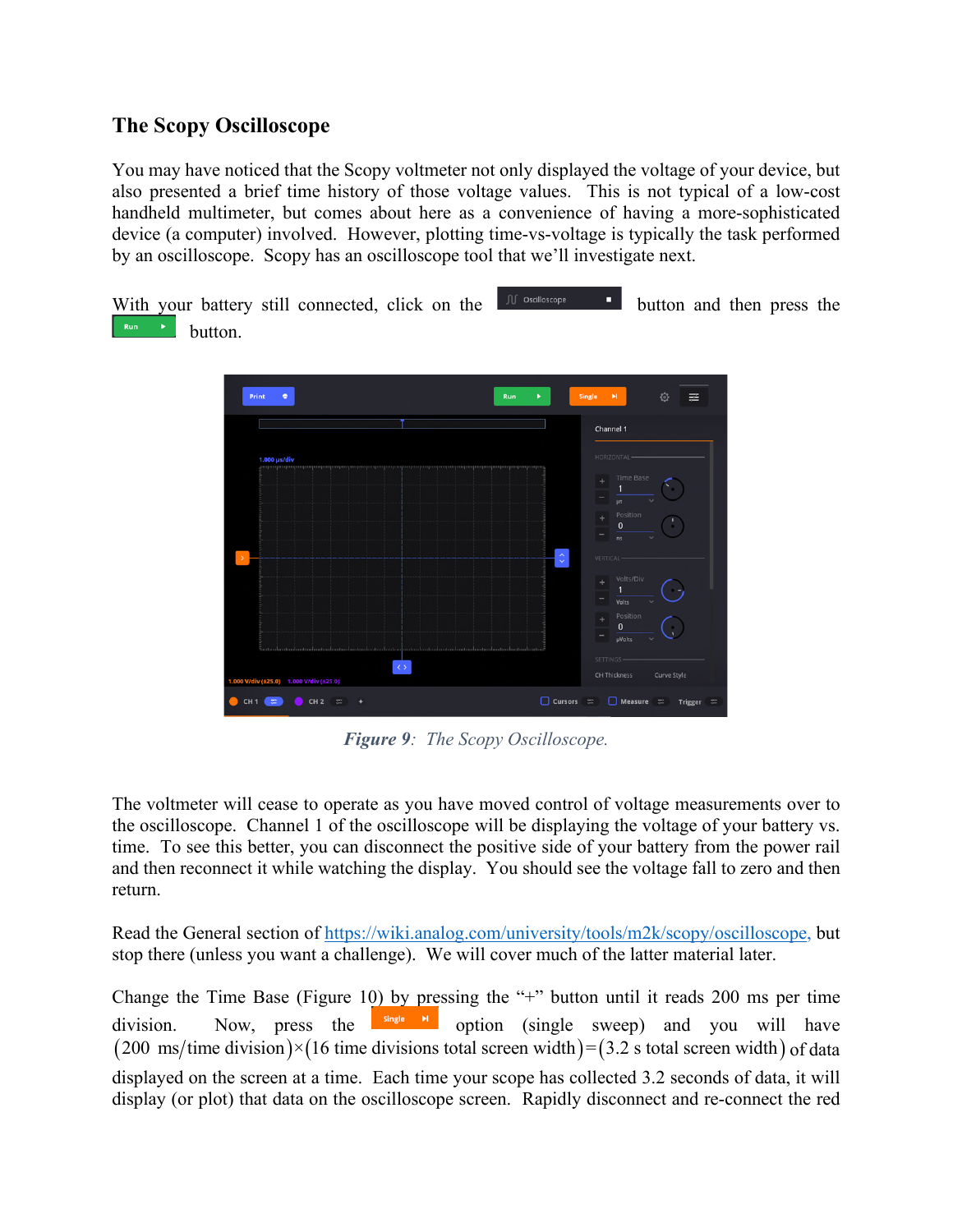wire several times as the oscilloscope sweeps through that 3.2 s interval. Can you see the recorded voltage change between 9 V and 0 V as you connect and disconnect it? If not, try again.

| Channel 1               |
|-------------------------|
| HORIZONTAL-             |
| <b>Time Base</b><br>200 |
| ms                      |

*Figure 10: Changing the Time Base.* 

Now, let's use the oscilloscope's mean (average) function to again record the battery's voltage. With the time base still set to 200 ms/div (acquiring 3200 Samples at 1000 Samples/second), press  $\begin{bmatrix} \mathbb{R}^{n} & \mathbb{R} \end{bmatrix}$  and, in Question 2, record ten consecutive values of the mean voltage. The value is determined every 3.2 seconds and you will know when a new result has been displayed because the scope will change from "Waiting" to "Triggered" at each interval.

| Period: -<br>Frequency: -- | Period: -<br>Frequency: -                 |  |
|----------------------------|-------------------------------------------|--|
|                            | Peak-peak: 59.884 mV Peak-peak: 39.768 mV |  |
|                            | Mean: 8.703 V Mean: -39.631 mV            |  |

*Figure 11: Reading the Mean Value.* 

**Question 2**: Record 10 consecutive values of your oscilloscope's mean measurement.

**Question 3**: What single value should be reported utilizing your 10 values? Be careful with the number of significant digits.

**Question 4**: Repeat with the time base set to 50 ms/div (8000 Samples at 10,000 Samples/second). Record 10 consecutive mean values.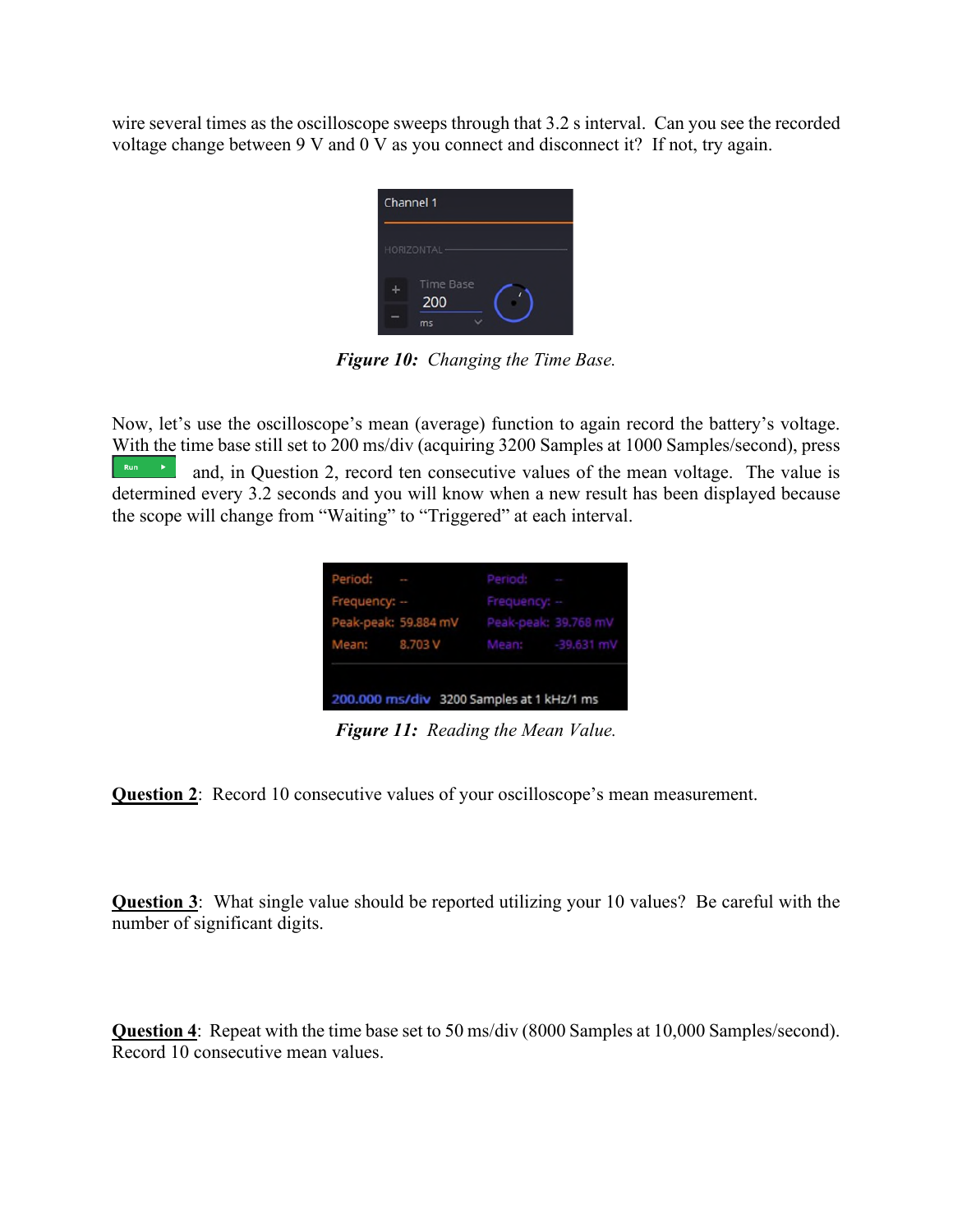**Question 5**: From your 10 values, again report a single "best" value. Be careful with the number of significant digits.

Think about it… Why might this value be different than before? Remember that the amount of time the signal was observed as well as the number of samples observed in that time range was different for the two measurements.

There is much more to learn about the oscilloscope, but we will save that for another day!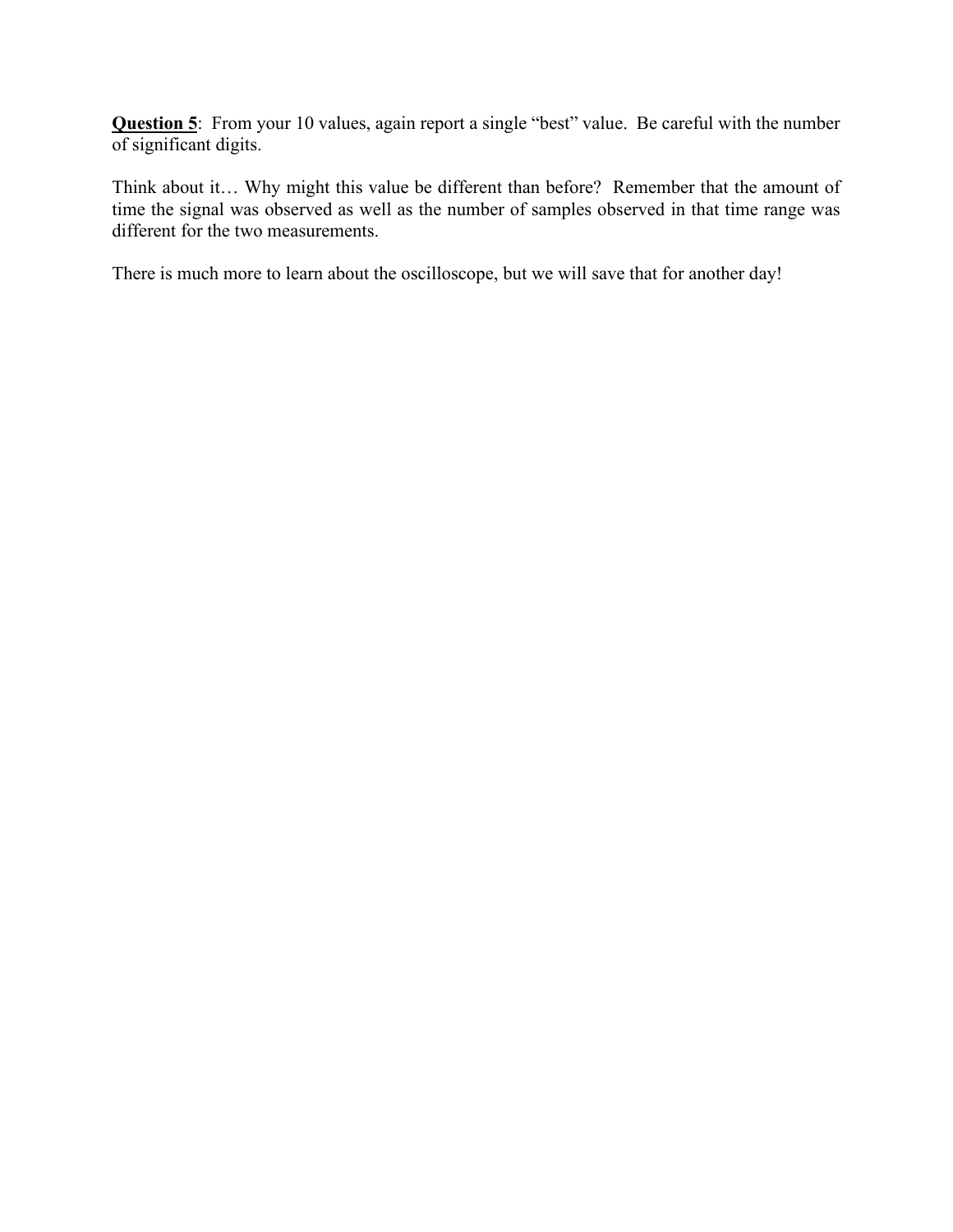#### **The Scopy Power Supply**

Remove the battery and all the wires of the M2k from your breadboard, but leave the header pins in E1 through E6. Place another set in D1 through D6 (Figure 12). Connect the red V+ wire to E1 and either one of the black ground wires  $\frac{1}{\epsilon}$  to E6. Attach a 1 kΩ resistor (brown, black, red, gold) between A1 and A4. Attach a 100  $\Omega$  resistor (brown, black, brown, gold) between B4 and B6. You have now created a "voltage divider" across the power supply of your M2K using these two resistors (See Figure 13). Monitor the voltage across the 1 k $\Omega$  resistor by placing the orange  $|1+|$  probe at D1 and the orange/white  $|1-|$  probe at D4. Monitor the voltage across the 100  $\Omega$ resistor by placing the blue  $2+$  probe at E4 and the blue/white  $2+$  probe at D6.



*Figure 12: Taking two channels of voltage measurements.* 



*Figure 13: Schematic Diagram of the Voltage Divider.* 

In the voltmeter, press  $\begin{bmatrix} \frac{Run}{r} \\ \frac{1}{r} \end{bmatrix}$  and turn on both channels. Now, click on the button to display the Power Supply panel on the screen.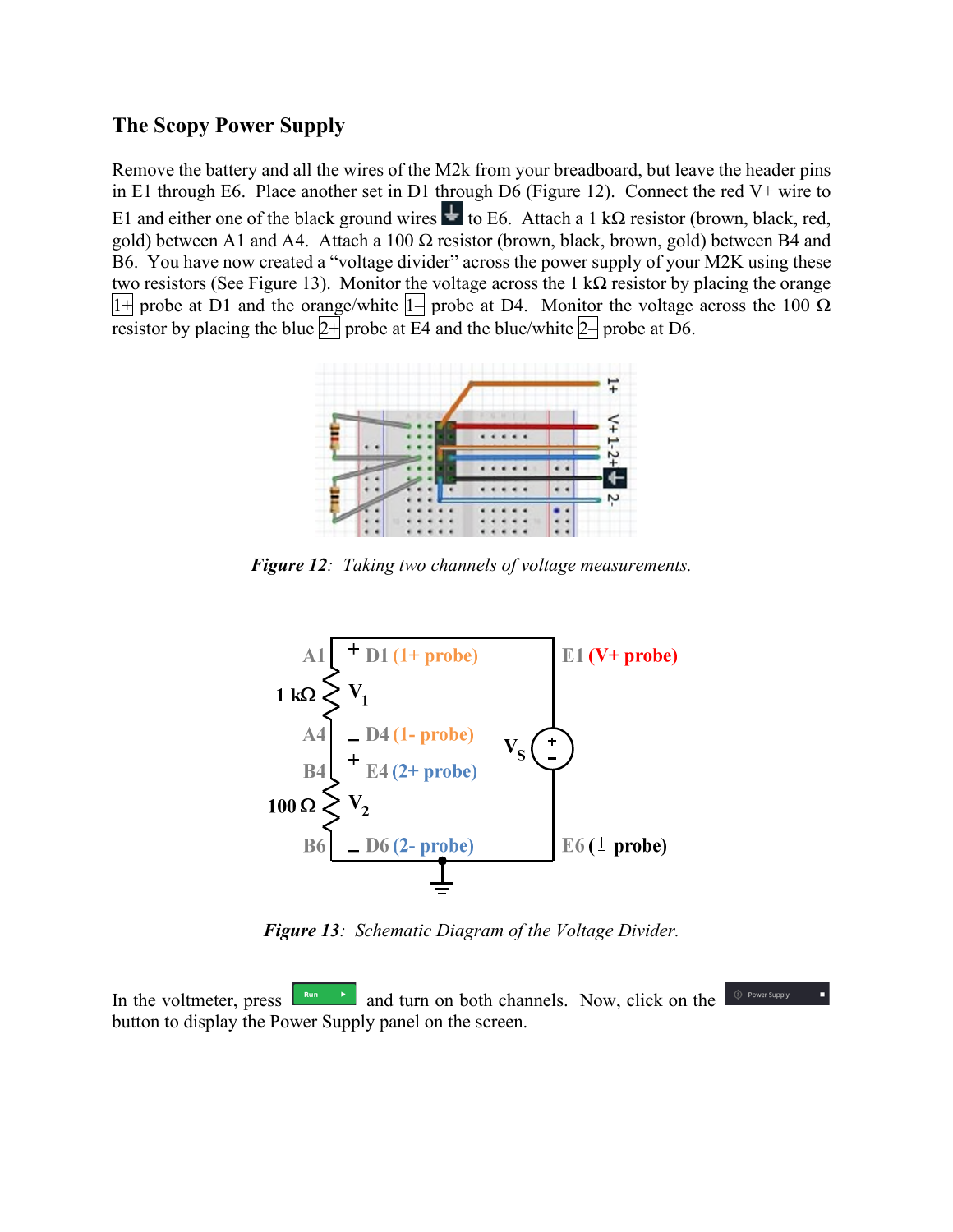

*Figure 14: The Scopy Power Supply.* 

Enable Channel 1 with a 5 V DC signal. The green  $\begin{array}{|l|}\n\hline\n\end{array}$  button will change to a red **button** when the power supply is active. Disable

**Question 6**: Return to the voltmeter and record the measurements from both channels.

**Question 7:** Verify that the sum of the two voltages is equal to the voltage supplied.

**Question 8**: Using Ohm's Law, verify using Ohm's law that both (series) resistors carry the same current.

**Question 9**: Calculate theoretical results for Questions 6-8 (See Figure 13 and the Preliminary Theoretical Analysis). Do your measurements match the theoretical expectation? If not, why not?